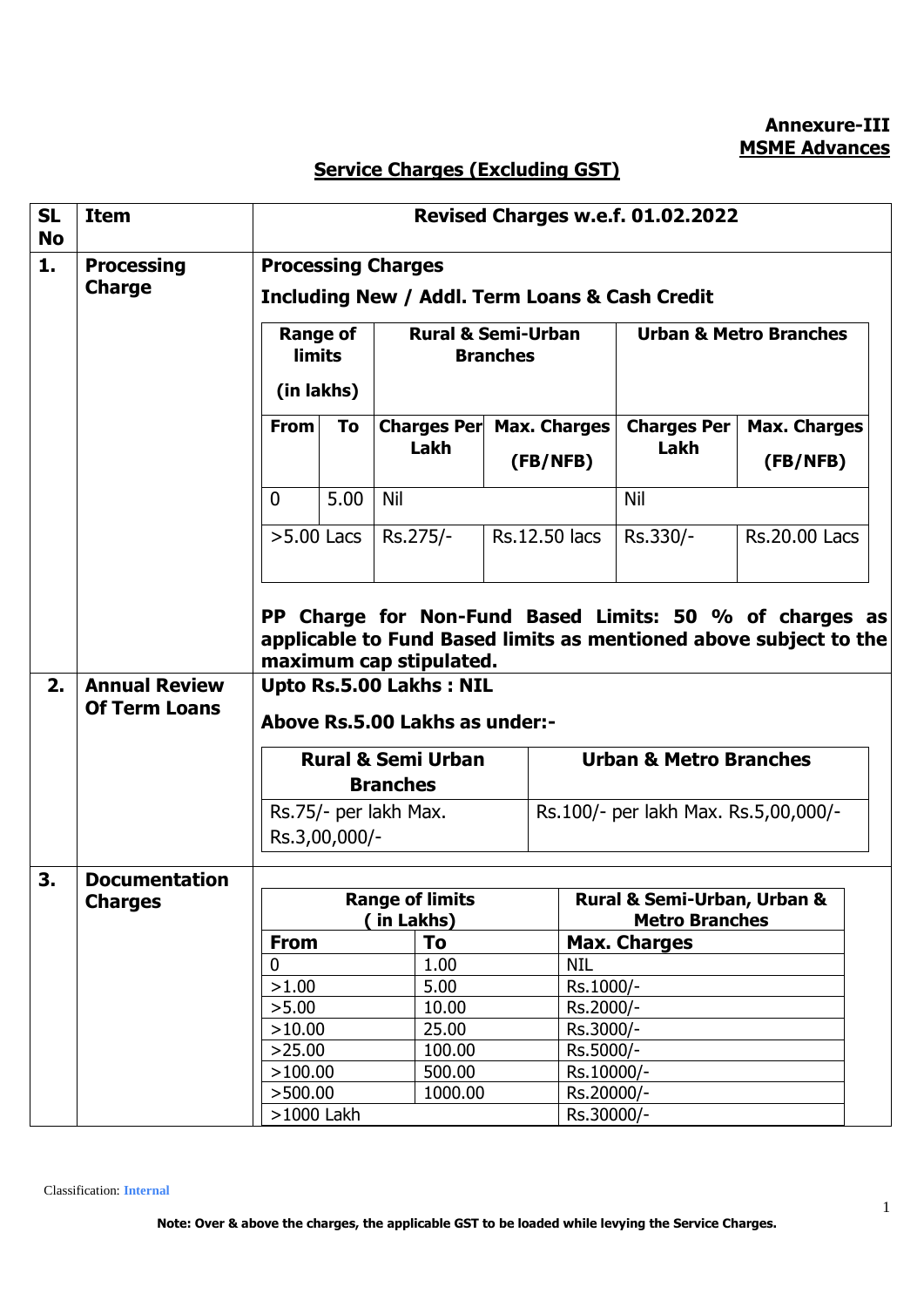| <b>SL</b><br><b>No</b> | <b>Item</b>                                      | Revised Charges w.e.f. 01.02.2022                                                                                                                                                       |         |                                                     |                                            |  |
|------------------------|--------------------------------------------------|-----------------------------------------------------------------------------------------------------------------------------------------------------------------------------------------|---------|-----------------------------------------------------|--------------------------------------------|--|
| 4.                     | <b>Inspection</b><br><b>Charges</b><br>Per visit | <b>Range of Limits</b><br>(in lakhs)                                                                                                                                                    |         | <b>Rural &amp;</b><br>Semi-urban<br><b>Branches</b> | Urban &<br><b>Metro</b><br><b>Branches</b> |  |
|                        |                                                  | <b>From</b>                                                                                                                                                                             | To      | <b>Charges per</b><br>visit                         | <b>Charges per visit</b>                   |  |
|                        |                                                  | 0                                                                                                                                                                                       | 1.00    | <b>Nil</b>                                          | <b>Nil</b>                                 |  |
|                        |                                                  | >1.00                                                                                                                                                                                   | 5.00    | Rs.200/-                                            | Rs.300/-                                   |  |
|                        |                                                  | >5.00                                                                                                                                                                                   | 10.00   | Rs.500/-                                            | Rs.750/-                                   |  |
|                        |                                                  | >10.00                                                                                                                                                                                  | 25.00   | Rs.1000/-                                           | Rs.1500/-                                  |  |
|                        |                                                  | >25.00                                                                                                                                                                                  | 100.00  | Rs.1500/-                                           | Rs.2000/-                                  |  |
|                        |                                                  | >100.00                                                                                                                                                                                 | 500.00  | Rs.2000/-                                           | Rs.3000/-                                  |  |
|                        |                                                  | >500.00                                                                                                                                                                                 | 1000.00 | Rs.4000/-                                           | Rs.5000/-                                  |  |
|                        |                                                  | $>1000$ Lakh                                                                                                                                                                            |         | Rs.7500/-                                           | Rs.10000/-                                 |  |
|                        |                                                  | Note:- If actual charges are more than inspection charges<br>mentioned, Out of pocket charges to be recovered additionally<br>along with regular inspection charges wherever applicable |         |                                                     |                                            |  |
| 5.                     | <b>Mortgage Fee</b>                              | $(FB+NFB)$<br>Limit up to Rs.10 Lakh per borrower: Nil                                                                                                                                  |         |                                                     |                                            |  |
|                        |                                                  | Above Rs.10 Lakh but less than Rs.50 lakh : Flat Rs.5,000/-                                                                                                                             |         |                                                     |                                            |  |
|                        |                                                  | Rs.50 lakh less than Rs.500 lakhs : Flat Rs.10,000/-<br>Rs.500 lakhs & above: Rs.25 per lakh.                                                                                           |         |                                                     |                                            |  |
|                        |                                                  | Maximum : Rs.50,000/-                                                                                                                                                                   |         |                                                     |                                            |  |
|                        |                                                  | The charge specified is applicable per instance irrespective of the number<br>of title deeds.                                                                                           |         |                                                     |                                            |  |
|                        |                                                  | The charges are applicable for extension of mortgage for enhancement and<br>for substitution of title deeds also.                                                                       |         |                                                     |                                            |  |
|                        |                                                  | The charge is applicable for extension of equitable mortgage recorded in<br>favour of other lenders also.                                                                               |         |                                                     |                                            |  |
| 6.                     | <b>Charges for</b>                               | For limits (FB+NFB)                                                                                                                                                                     |         |                                                     |                                            |  |
|                        | Amendments/<br><b>Modification of</b>            | Up to Rs.1.00 Crore : NIL                                                                                                                                                               |         |                                                     |                                            |  |
|                        | <b>Sanction terms</b>                            | Above 1.00 Core up to 5.00 Crore : Rs.7500/-                                                                                                                                            |         |                                                     |                                            |  |
|                        |                                                  |                                                                                                                                                                                         |         | Above 5.00 Crore up to 25.00 Crores: Rs.30000/-     |                                            |  |
|                        |                                                  | Above 25.00 Crore up to Rs.50.00 Crores: Rs.50000/-                                                                                                                                     |         |                                                     |                                            |  |

Classification: **Internal**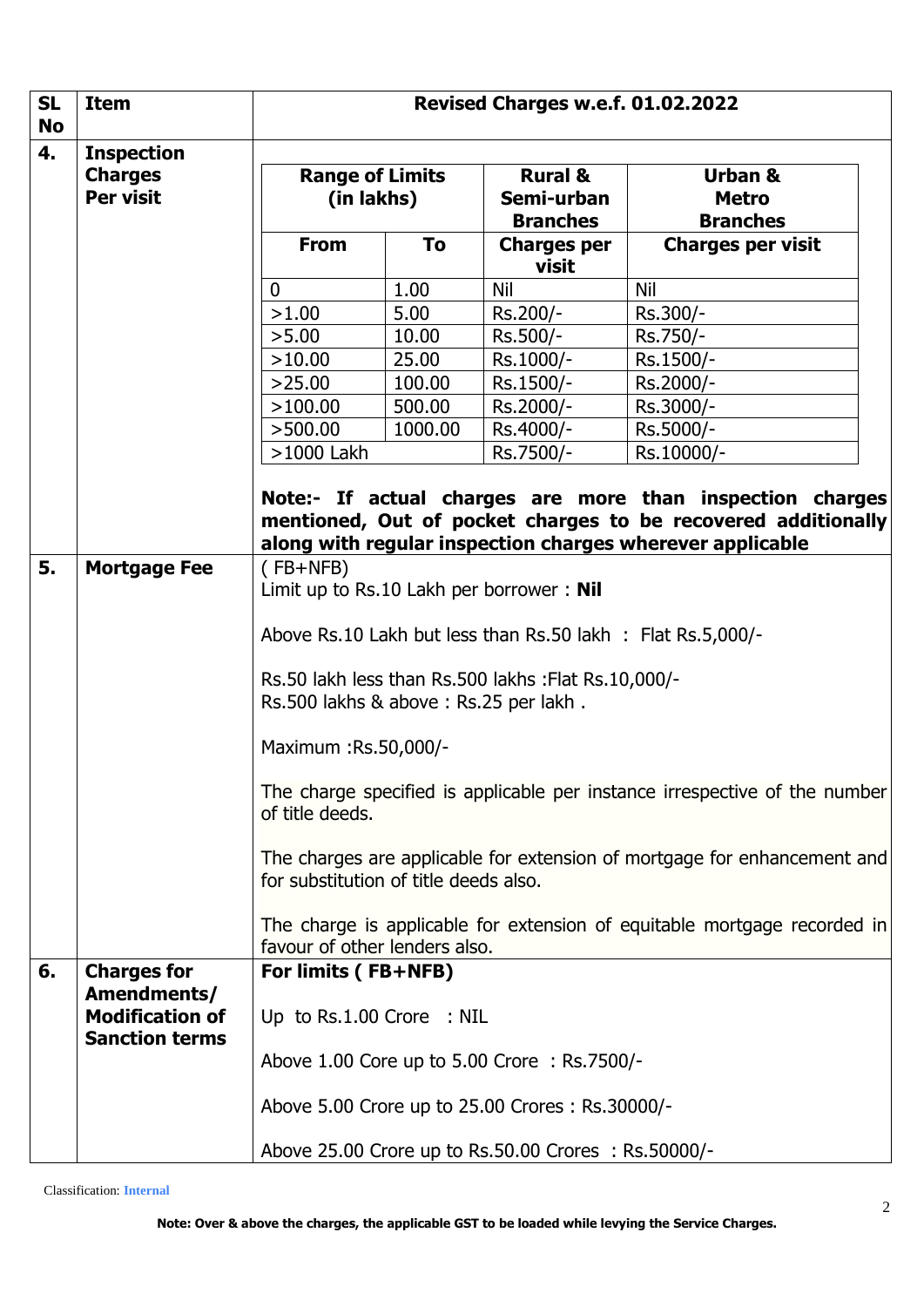| <b>SL</b><br><b>No</b> | <b>Item</b>                                                                                                                                                                          | Revised Charges w.e.f. 01.02.2022                                                                                                                                                   |  |  |  |
|------------------------|--------------------------------------------------------------------------------------------------------------------------------------------------------------------------------------|-------------------------------------------------------------------------------------------------------------------------------------------------------------------------------------|--|--|--|
|                        |                                                                                                                                                                                      | Above Rs.50.00 Crores: Rs.75000/-<br>(Charges per instance)                                                                                                                         |  |  |  |
|                        |                                                                                                                                                                                      | We enumerate the illustrative instances of Modification in "Terms &<br>Condition of sanctions" to be effected at the request of the borrower where<br>this charge will be levied :- |  |  |  |
|                        |                                                                                                                                                                                      | (i)Substitution of Collateral.                                                                                                                                                      |  |  |  |
|                        |                                                                                                                                                                                      | (ii) Release of Personal Guarantee/ Collateral Security.                                                                                                                            |  |  |  |
|                        |                                                                                                                                                                                      | (iii) Interchangeability of limits.                                                                                                                                                 |  |  |  |
|                        |                                                                                                                                                                                      | (iv)Change in Project/ items of machinery.                                                                                                                                          |  |  |  |
|                        |                                                                                                                                                                                      | (v) Ceding of charges on Assets.                                                                                                                                                    |  |  |  |
|                        |                                                                                                                                                                                      | (vi) Rephasement of Loans/ Deferment of Loan installments.                                                                                                                          |  |  |  |
|                        |                                                                                                                                                                                      | (vii) Approvals for mergers & amalgamations).                                                                                                                                       |  |  |  |
|                        |                                                                                                                                                                                      | (viii) Any other miscellaneous credit related approvals.                                                                                                                            |  |  |  |
| 7.                     | <b>Charges for</b><br>providing credit<br>information<br><b>Reports obtained</b><br>from<br>CIC to the<br>applicant at his<br>request under<br>"Own credit<br>information<br>Report" | <b>Rs.50/-</b>                                                                                                                                                                      |  |  |  |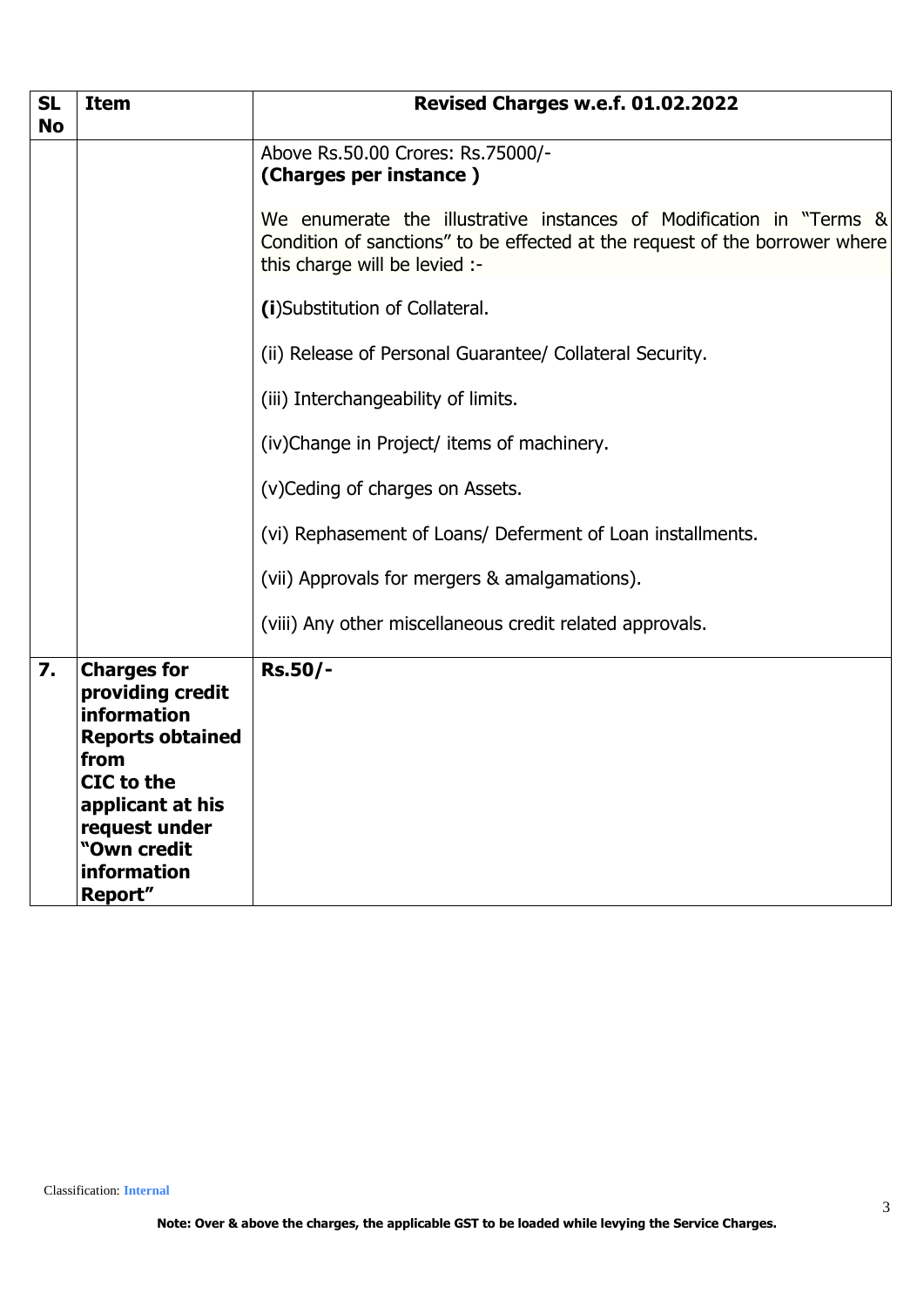| <b>SL</b><br><b>No</b> | <b>Item</b>                         | Revised Charges w.e.f. 01.02.2022                                                                                                                                                       |  |  |  |  |
|------------------------|-------------------------------------|-----------------------------------------------------------------------------------------------------------------------------------------------------------------------------------------|--|--|--|--|
| 8.                     | <b>Prepayment</b><br><b>Charges</b> | <b>For MSEs (Micro &amp; Small Enterprises):-</b><br>А.                                                                                                                                 |  |  |  |  |
|                        |                                     | i) Floating Rate of Interest Loans (All Limits) : Nil Charges                                                                                                                           |  |  |  |  |
|                        |                                     | ii)<br><b>Fixed Rate of Interest</b><br>a) Up to 50 Lakhs: Nil Charges                                                                                                                  |  |  |  |  |
|                        |                                     | b) Limits above Rs.50.00 lakhs: For Term loan 2% on outstanding<br>amount and for CC 2% on entire sanctioned limit, however no<br>prepayment charges if loan is repaid by own sources.  |  |  |  |  |
|                        |                                     | <b>Medium enterprises</b><br>В.                                                                                                                                                         |  |  |  |  |
|                        |                                     | For Term loan 2% on outstanding amount and for CC 2% on entire<br>sanctioned limit, however no prepayment charges if loan is repaid<br>by own sources.                                  |  |  |  |  |
| 9.                     | <b>TEVS Fee</b>                     | To be charged at the rates as circulated by HO from time to time.<br>The latest circular for TEVS fee Structure is HOBC: 115/210 dated<br>28.10.2021. (Details mentioned in Annexure V) |  |  |  |  |
|                        |                                     |                                                                                                                                                                                         |  |  |  |  |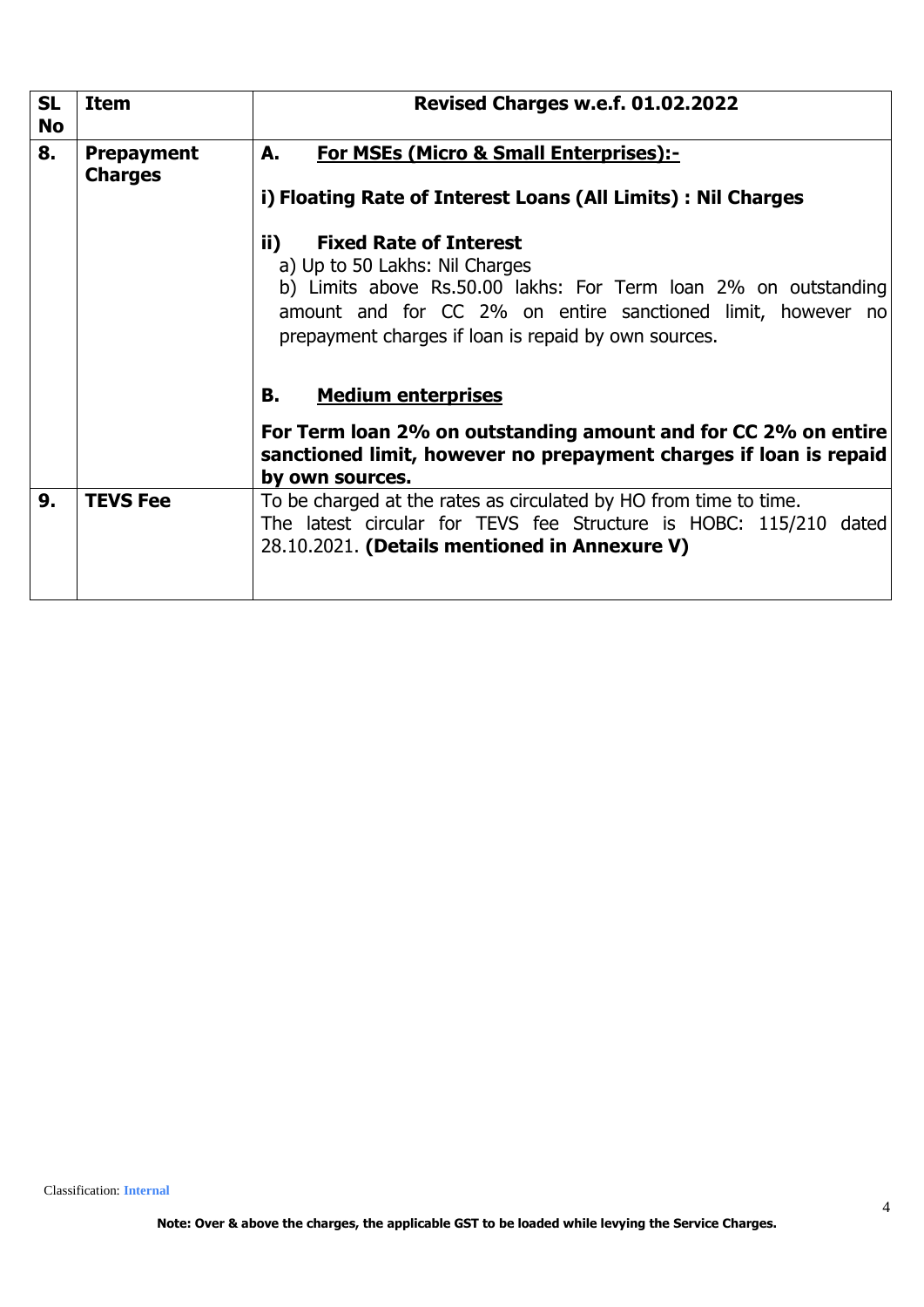| <b>SL</b>        | <b>Item</b>                                                    | Revised Charges w.e.f. 01.02.2022 |                                                                                          |                                                                                                                                                                   |  |
|------------------|----------------------------------------------------------------|-----------------------------------|------------------------------------------------------------------------------------------|-------------------------------------------------------------------------------------------------------------------------------------------------------------------|--|
| <b>No</b><br>10. | <b>Other Charges on</b>                                        |                                   |                                                                                          |                                                                                                                                                                   |  |
|                  | <b>Non Fund based</b>                                          | <b>Guarantees-Inland</b>          |                                                                                          |                                                                                                                                                                   |  |
|                  | limits i.e., BG<br><b>Commission</b><br>&<br><b>LC Charges</b> | A.                                | <b>Financial</b><br><b>Guarantees</b>                                                    |                                                                                                                                                                   |  |
|                  |                                                                | A.1                               | In favour of<br>Customs/Excise/Tax<br>Authorities towards<br>Tax/Duties<br>Payment, etc. | For<br>with<br><b>Accounts</b><br>SBS/SME/MS/HLC Rating 1 &<br>2:- Min 0.75% p.a. or 0.188% per<br>or part thereof.<br>quarter<br>Min:<br>Rs.5000/- per occasion. |  |
|                  |                                                                | A.2                               | Favouring "Courts"<br>for release of<br>amounts                                          | <b>Accounts</b><br>For<br>with<br>SBS/SME/MS/HLC Rating 3 &                                                                                                       |  |
|                  |                                                                | A.3                               | For Guaranteeing<br>Loan Repayments                                                      | 4:- Min 1.25% p.a. or 0.31% per<br>quarter or part thereof<br>min.                                                                                                |  |
|                  |                                                                | В.                                | <b>Performance</b><br><b>Guarantees</b>                                                  | Rs.5000/- per occasion.                                                                                                                                           |  |
|                  |                                                                | B.1                               | In lieu of earnest<br>money deposit                                                      | For<br><b>Accounts</b><br>with<br>SBS/SME/MS/HLC Rating 5:-                                                                                                       |  |
|                  |                                                                | B.2                               | In lieu of tender<br>deposits                                                            | Min 1.50% p.a. or 0.375%<br>per<br>quarter or part thereof<br>min.<br>Rs.5000/- per occasion.                                                                     |  |
|                  |                                                                | B.3                               | In lieu of security<br>deposit                                                           |                                                                                                                                                                   |  |
|                  |                                                                | <b>B.4</b>                        | To obtain advance<br>payments (generally<br>exports)                                     | For<br><b>Accounts</b><br>with<br>SBS/SME/MS/HLC Rating 6 to<br>10:- Min 2.60% p.a. or 0.65% per<br>quarter or part thereof<br>min.                               |  |
|                  |                                                                | B.5                               | To obtain<br>mobilisation<br>advance (generally<br>domestic)                             | Rs.5000/-.                                                                                                                                                        |  |
|                  |                                                                | <b>B.6</b>                        | Towards direct and<br>indirect taxes to<br>Govt. in respect of<br>specific transaction   |                                                                                                                                                                   |  |
|                  |                                                                | <b>B.7</b>                        | For direct/indirect<br>taxes disputes with<br>tax authorities                            |                                                                                                                                                                   |  |
|                  |                                                                | <b>B.8</b>                        | For payment for                                                                          |                                                                                                                                                                   |  |

Classification: **Internal**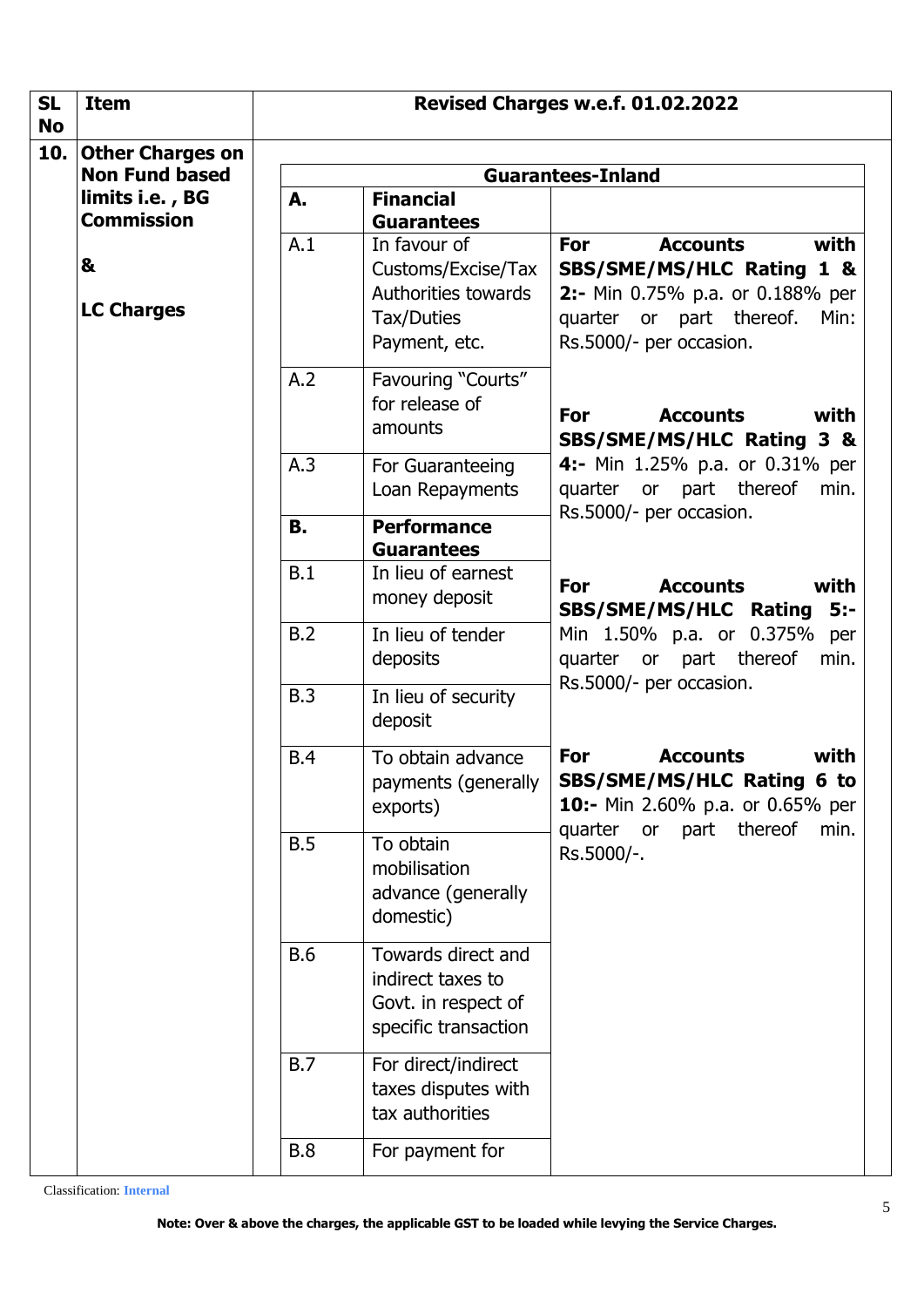| <b>SL</b><br><b>No</b> | <b>Item</b> | Revised Charges w.e.f. 01.02.2022 |                                                   |                                                                                                                                                                                                                                                                                                                                                                                                                                                                                                                                                                                                                                                                           |
|------------------------|-------------|-----------------------------------|---------------------------------------------------|---------------------------------------------------------------------------------------------------------------------------------------------------------------------------------------------------------------------------------------------------------------------------------------------------------------------------------------------------------------------------------------------------------------------------------------------------------------------------------------------------------------------------------------------------------------------------------------------------------------------------------------------------------------------------|
|                        |             |                                   | supplies/ Services<br>made /rendered              |                                                                                                                                                                                                                                                                                                                                                                                                                                                                                                                                                                                                                                                                           |
|                        |             | <b>B.9</b>                        | For Securing<br><b>Retention Amount</b>           |                                                                                                                                                                                                                                                                                                                                                                                                                                                                                                                                                                                                                                                                           |
|                        |             | <b>B.10</b>                       | For<br>Bidding/Tendering<br>for Project Contracts | <b>Accounts</b><br><b>For</b><br>with<br>SBS/SME/MS/HLC Rating 1 &<br>2:- Min 0.50% p.a. or 0.125% per<br>quarter or part thereof minimum                                                                                                                                                                                                                                                                                                                                                                                                                                                                                                                                 |
|                        |             | <b>B.11</b>                       | For Performance in<br>terms of any agreed         | Rs.1500/- per occasion.                                                                                                                                                                                                                                                                                                                                                                                                                                                                                                                                                                                                                                                   |
|                        |             |                                   | contract                                          | <b>Accounts</b><br>with<br><b>For</b><br>SBS/SME/MS/HLC Rating 3 &<br>4:-Min 0.80% p.a. or 0.20% per<br>quarter or part thereof minimum<br>Rs.1500/- per occasion.                                                                                                                                                                                                                                                                                                                                                                                                                                                                                                        |
|                        |             |                                   |                                                   | <b>Accounts</b><br>For<br>with<br>SBS/SME/MS/HLC Rating<br>5:<br>Min 1.00% p.a. or 0.25% per<br>quarter or part thereof minimum<br>Rs.1500/- per occasion.                                                                                                                                                                                                                                                                                                                                                                                                                                                                                                                |
|                        |             |                                   |                                                   | with<br><b>Accounts</b><br>For<br>SBS/SME/MS/HLC Rating 6 to<br><b>10 :-</b> Min 1.80% p.a. or 0.45% per<br>quarter or part thereof minimum<br>Rs.1500/- per occasion.                                                                                                                                                                                                                                                                                                                                                                                                                                                                                                    |
|                        |             |                                   |                                                   | Note: As per HO Branch Circular 107/133 dated 15.10.2013, in lieu<br>of The Banking Law (amendment) Act, 2012, Non Obstante Clause<br>(Limitation Clause) in the Bank Guarantee to provide minimum<br>claim period of one year. On receipt of the Original Bank<br>Guarantee from the customer after expiry date, branches can<br>refund the commission for the remaining period e.g. if the Bank<br>Guarantee is returned within one-three month of expiry, the<br>commission for three quarter can be refunded to the customer.<br>The delegated authority for 'Modification in Limitation Clause' is<br>conveyed vide HO Branch Circular No. 108/137 dated 07.10.2014. |